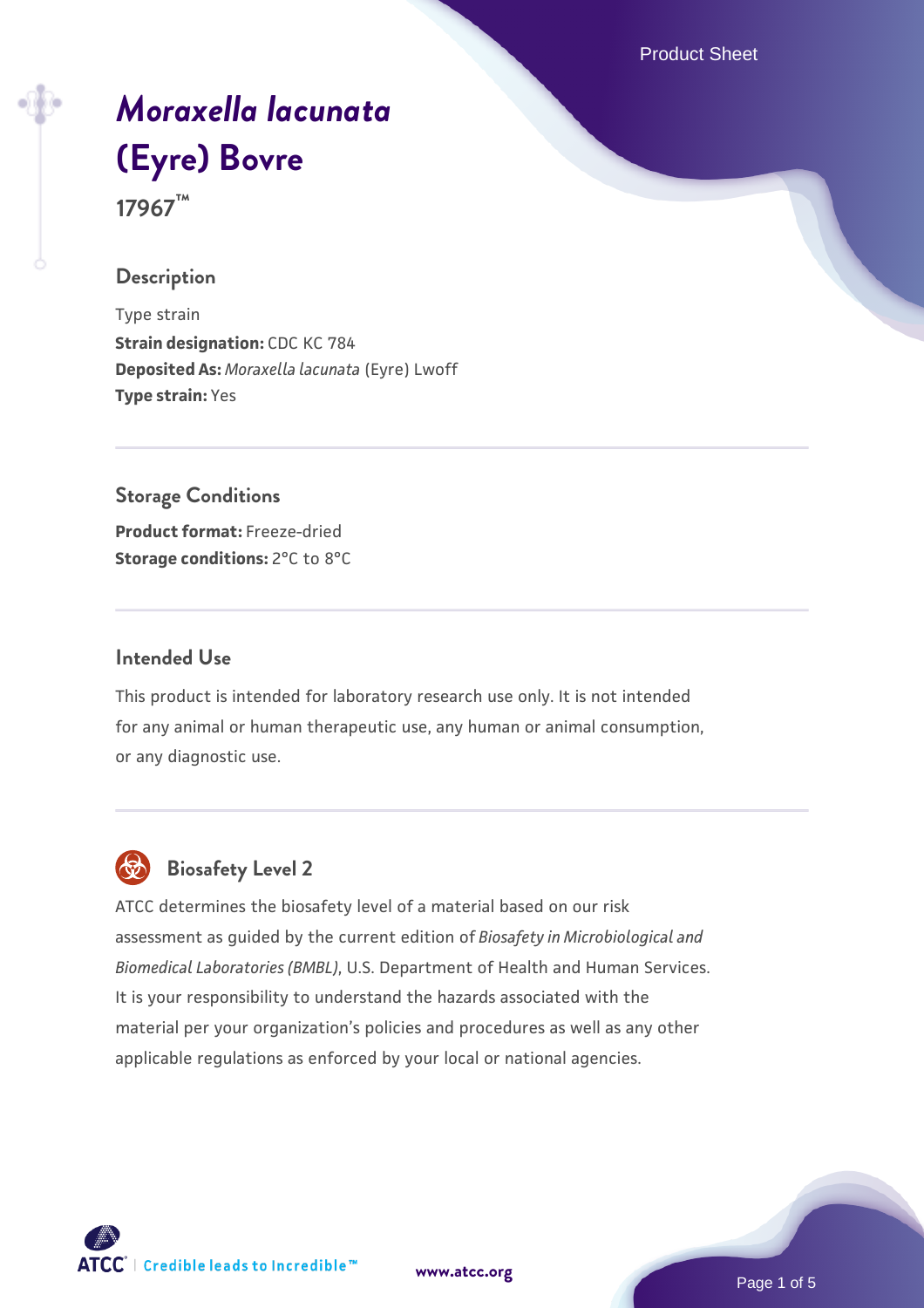ATCC highly recommends that appropriate personal protective equipment is always used when handling vials. For cultures that require storage in liquid nitrogen, it is important to note that some vials may leak when submersed in liquid nitrogen and will slowly fill with liquid nitrogen. Upon thawing, the conversion of the liquid nitrogen back to its gas phase may result in the vial exploding or blowing off its cap with dangerous force creating flying debris. Unless necessary, ATCC recommends that these cultures be stored in the vapor phase of liquid nitrogen rather than submersed in liquid nitrogen.

# **Certificate of Analysis**

For batch-specific test results, refer to the applicable certificate of analysis that can be found at www.atcc.org.

# **Growth Conditions**

**Medium:**  [ATCC Medium 814: GC Agar/Broth Medium](https://www.atcc.org/-/media/product-assets/documents/microbial-media-formulations/8/1/4/atcc-medium-814.pdf?rev=35b7a8bd934e4c89ac299828e59c3922) **Temperature:** 37°C **Atmosphere:** Aerobic

# **Handling Procedures**

- 1. Open vial according to enclosed instructions.
- 2. Using a single tube of #814 broth (5 to 6 mL), withdraw approximately 0.5 to 1.0 mL with a Pasteur or 1.0 mL pipette. Rehydrate the entire pellet.
- 3. Aseptically transfer this aliquot back into the broth tube. Mix well.
- 4. You may use several drops of the suspension to inoculate is advisable to

**ATCC** | Credible leads to Incredible™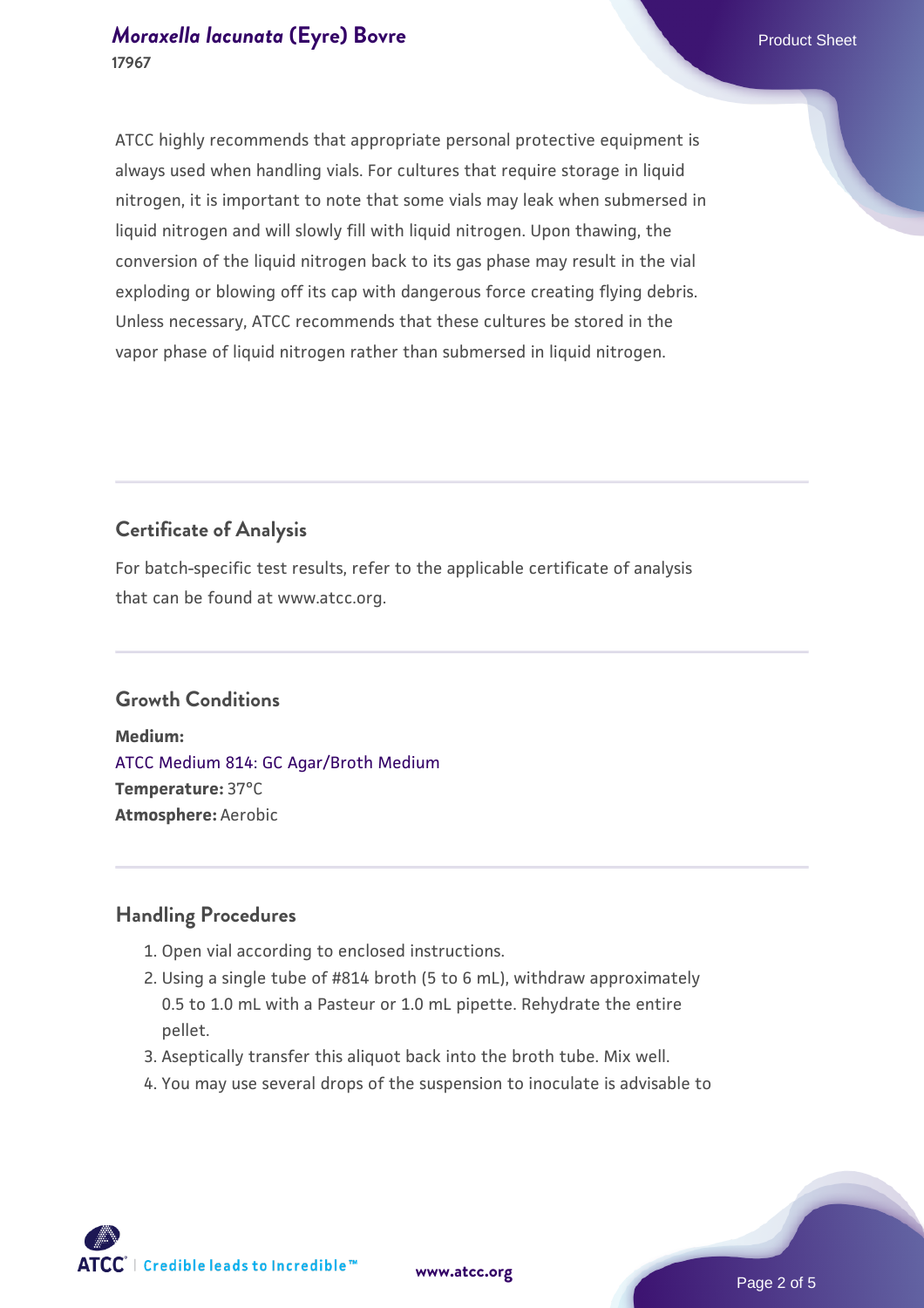establish good growth in the primary tube (24-48 hours) before making subsequent transfers.

5. Incubate the tubes and plate at 37°C for 24-48 hours.

#### **Notes**

ATCC Medium #260 Sheep Blood broth/agar can be used as an alternative.

Additional information on this culture is available on the ATCC® web site at www.atcc.org.

# **Material Citation**

If use of this material results in a scientific publication, please cite the material in the following manner: *Moraxella lacunata* (Eyre) Bovre (ATCC 17967)

## **References**

References and other information relating to this material are available at www.atcc.org.

## **Warranty**

The product is provided 'AS IS' and the viability of ATCC® products is warranted for 30 days from the date of shipment, provided that the customer has stored and handled the product according to the information included on the product information sheet, website, and Certificate of Analysis. For living cultures, ATCC lists the media formulation and reagents that have been found to be effective for the product. While other



**[www.atcc.org](http://www.atcc.org)**

Page 3 of 5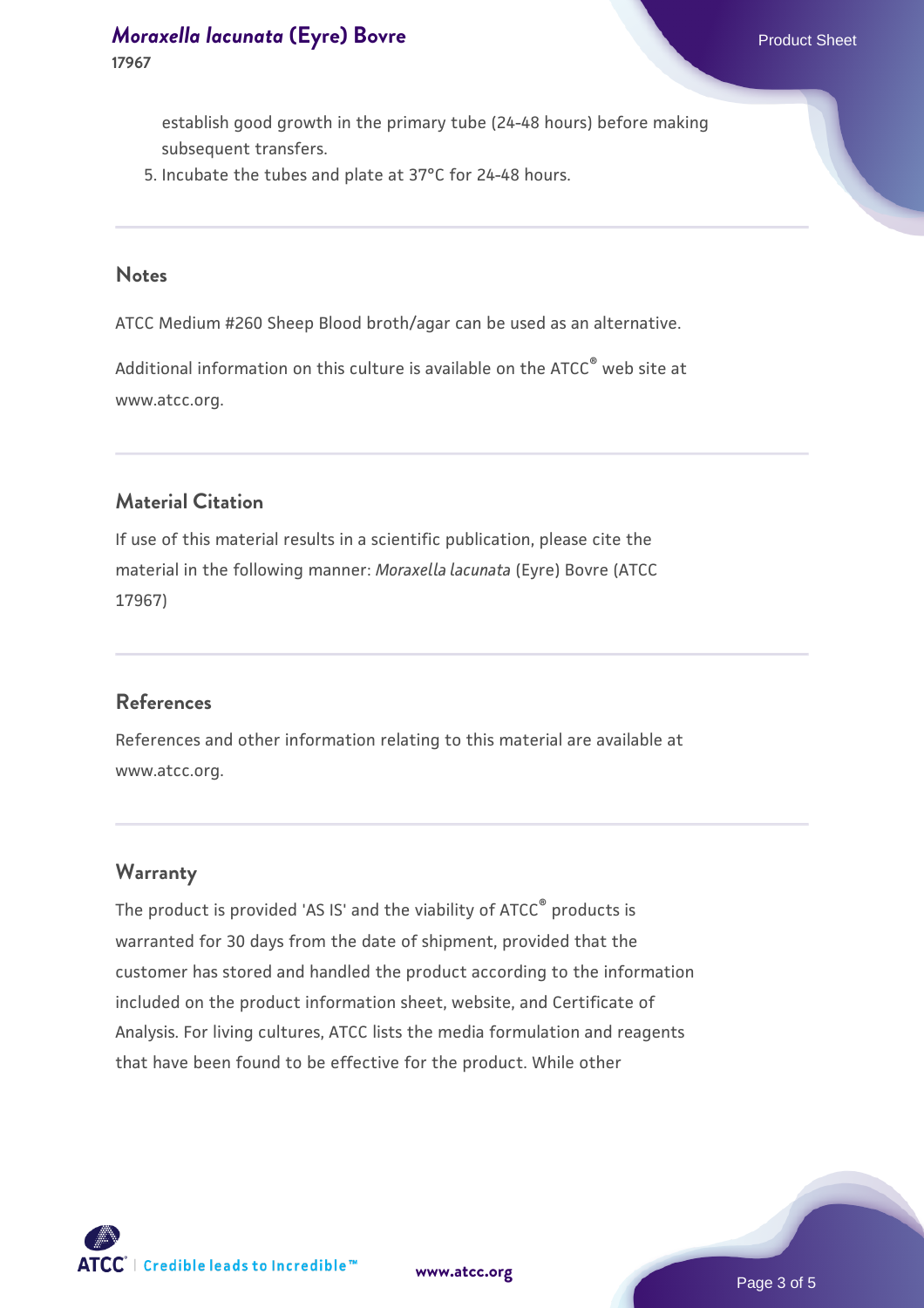unspecified media and reagents may also produce satisfactory results, a change in the ATCC and/or depositor-recommended protocols may affect the recovery, growth, and/or function of the product. If an alternative medium formulation or reagent is used, the ATCC warranty for viability is no longer valid. Except as expressly set forth herein, no other warranties of any kind are provided, express or implied, including, but not limited to, any implied warranties of merchantability, fitness for a particular purpose, manufacture according to cGMP standards, typicality, safety, accuracy, and/or noninfringement.

## **Disclaimers**

This product is intended for laboratory research use only. It is not intended for any animal or human therapeutic use, any human or animal consumption, or any diagnostic use. Any proposed commercial use is prohibited without a license from ATCC.

While ATCC uses reasonable efforts to include accurate and up-to-date information on this product sheet, ATCC makes no warranties or representations as to its accuracy. Citations from scientific literature and patents are provided for informational purposes only. ATCC does not warrant that such information has been confirmed to be accurate or complete and the customer bears the sole responsibility of confirming the accuracy and completeness of any such information.

This product is sent on the condition that the customer is responsible for and assumes all risk and responsibility in connection with the receipt, handling, storage, disposal, and use of the ATCC product including without limitation taking all appropriate safety and handling precautions to minimize health or environmental risk. As a condition of receiving the material, the customer agrees that any activity undertaken with the ATCC product and any progeny or modifications will be conducted in compliance with all applicable laws, regulations, and guidelines. This product is provided 'AS IS' with no representations or warranties whatsoever except as expressly set forth herein and in no event shall ATCC, its parents, subsidiaries, directors, officers,